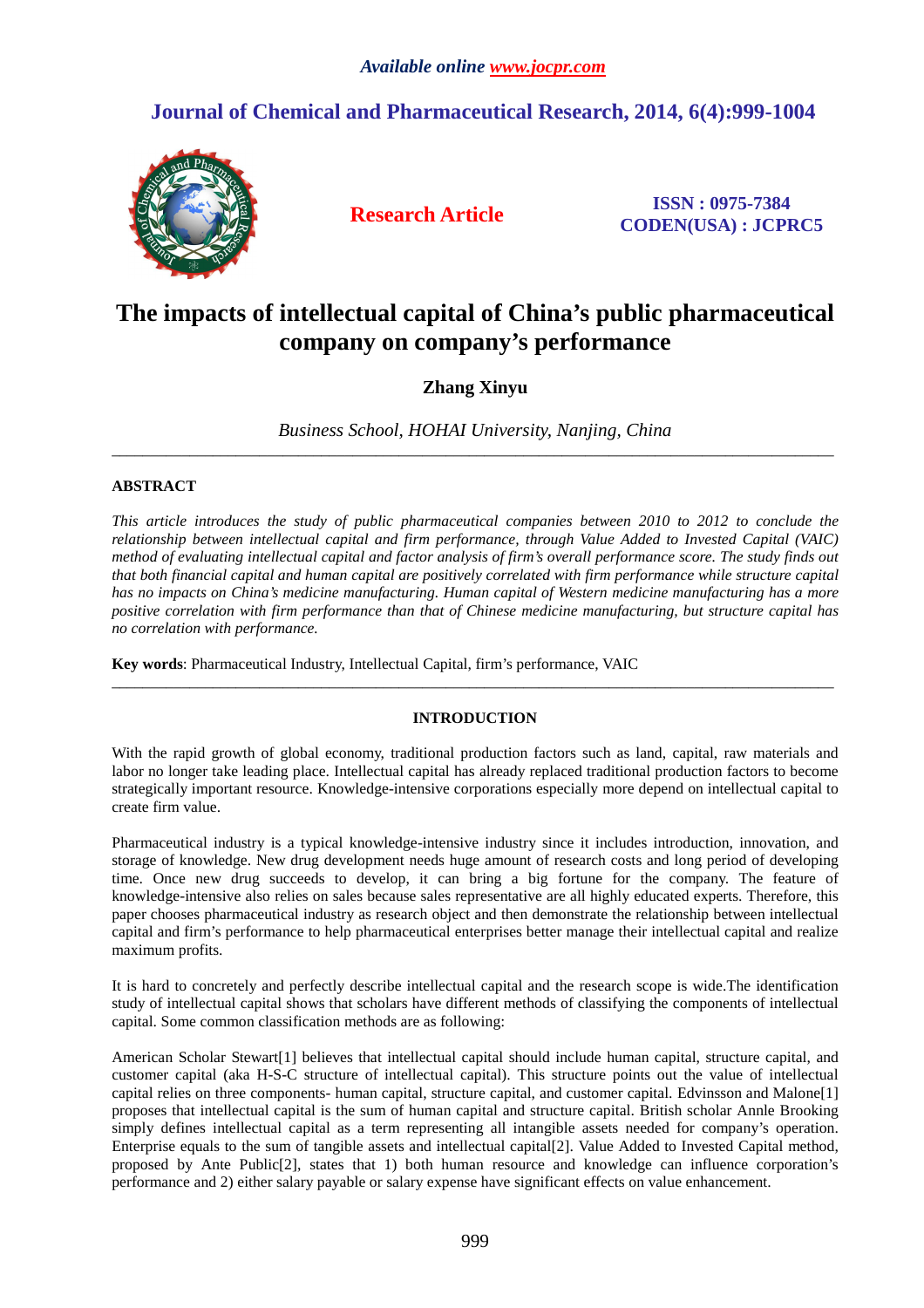Based on the researches of foreign scholars, our domestic scholars apply intellectual capital to other areas of management science. Wan Xi[4]finds that physical capital, human capital, and structure capital are all correlated with corporation's performance. Li Haihong and Wang Bo[5]claims that intellectual capital of each industry have quite different influences on firm's performance. In conclusion, through the study of intellectual capital in addition with needs of managerial accounting, many scholars provide a rich set of decision making tools for future decision making of enterprise.

*\_\_\_\_\_\_\_\_\_\_\_\_\_\_\_\_\_\_\_\_\_\_\_\_\_\_\_\_\_\_\_\_\_\_\_\_\_\_\_\_\_\_\_\_\_\_\_\_\_\_\_\_\_\_\_\_\_\_\_\_\_\_\_\_\_\_\_\_\_\_\_\_\_\_\_\_\_*

# **EXPERIMENTAL SECTION**

#### **1**、**The research hypothesis**

Any business operation is based on manpower, material resources and financial resources. Financial capital plays an extremely important role in enterprise development. Without it, no strategic planning and implementation willbe accomplished. Therefore, this article assumes that:

#### H1: Financial capital positively affects firm performance.

Human capital refers to knowledge, skills and experience of employees and managers, as well as the value they bring to the enterprise. Staff's knowledge and experience are valuable enterprise's strategic resources that cannot be replaced and imitated. Especially in the pharmaceutical industry, the research and development of new medicines are the competitive advantage for enterprises and the key of enterprise performance. In addition with the support of advanced equipment, human capital is also an essential element in this research. Therefore, this article assumes that:

H2: Human capital positively affects firm performance. Corporate organizational structure, governance model, incentive and control mechanism, information support system and safety production management are all very important to corporation development. These factors are collectively called structure capital. Structure capital can make the enterprise not only operate more effectively and more safely, but also guarantee financial capital and human capital more efficiently invested. Therefore, this article assumes that:

H3: Structure capital positively affects firm's performance.

#### **2**、**Calculation process of intellectual capital index**

The definition of intellectual capital will also adopt VAIC method in this study. The standard formula is VAIC  $=$ CEE + HCE + SCE.A detailed description is discussed as follows:

#### **(1) Enterprise value-added (VA)**

Defined formula:  $VA = OUT - IN$ 

VA stands for enterprise value-added; OUT stands for enterprise's output, including all the revenues of products and services in the market; IN means enterprises' input, including all expenses deducting salary payments.

Computational formula:  $VA = PTP + PC + I$ 

PTP represents pre-tax profits; PC is payment costs, extracted from the cash flow statement; I represents the interest expense, expressed by "financial expense" in income statement.

#### **(2)Financial Capital Appreciation Coefficient(CEE)CEE = VA/CE**

CE is the sum of all financial capital; in other words, the sum of tangible assets. CE equals to the total capital minus intangible capital.

#### **(3)Human Capital Appreciation Coefficient (HCE)**

Human capital (HC) is salary expense, drawn from the cash flow statement. Pulic believes that human capital should be able to reflect its contribution to value-added. Thus, human capital efficiency can be expressed by the relationship between human capital and added value: HCE = VA/HC.(4)Structure Capital Appreciation Coefficient(SCE) Pulic model calculating formula: SC=VA-HC. Pulic believes that human capital and structure capital have reciprocal relationship when VA is fixed, so he uses another method to measure the efficiency of the capital structure, avoiding the inverse relationship between HCE and SCE. The calculation formula is  $SCE = VA/SC$ 

#### **3.The calculation method of enterprise performance**

Enterprise performance is a comprehensive evaluation index, including debt paying ability index, profitability index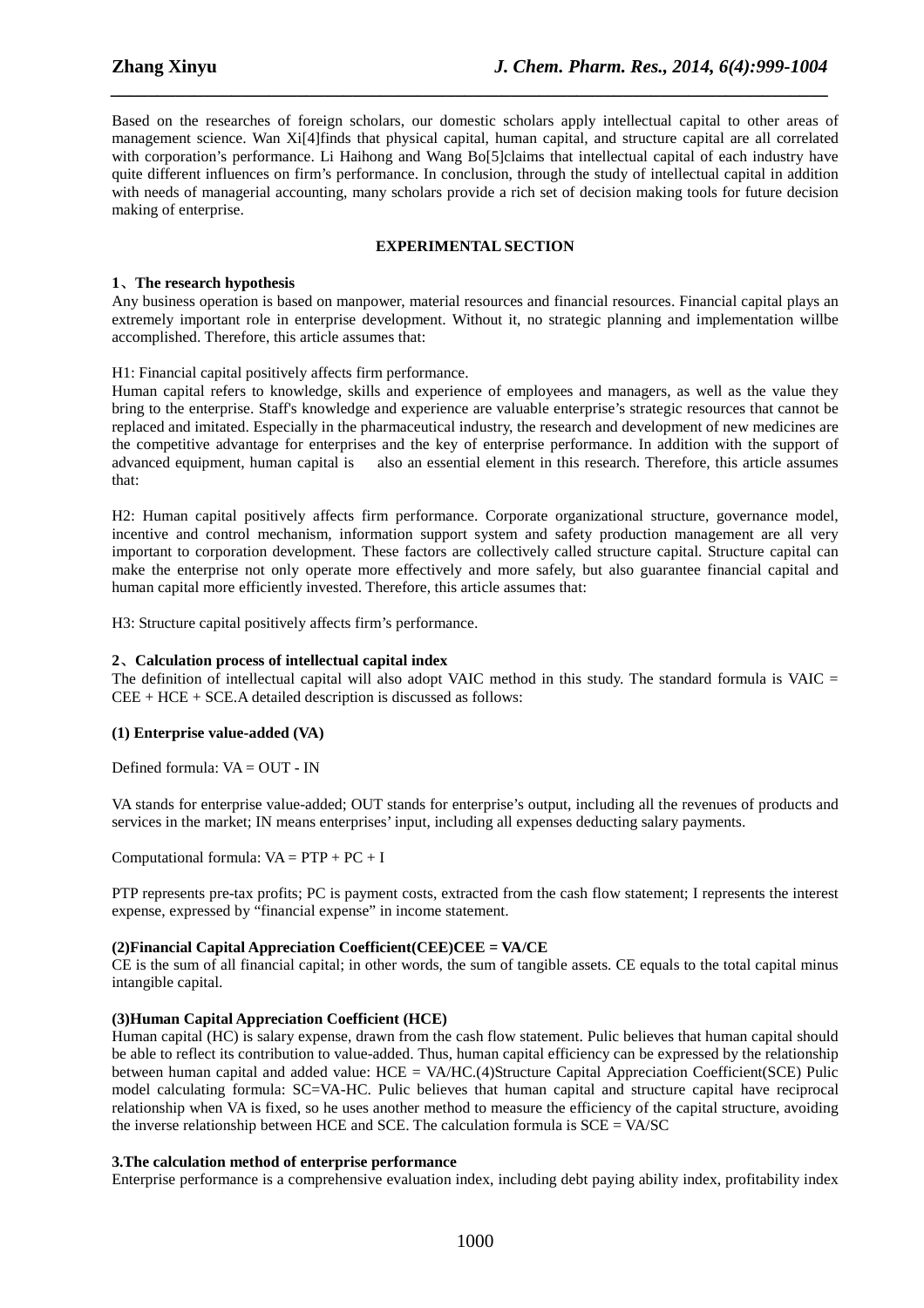and operation ability. This study uses factor analysis to reduce dimensions of enterprise performance indicators. It is able to represent the basic situation of enterprise performance objectively and scientifically, as well as avoid multicollinearity effects between variables. Specific index selection is as follows:

*\_\_\_\_\_\_\_\_\_\_\_\_\_\_\_\_\_\_\_\_\_\_\_\_\_\_\_\_\_\_\_\_\_\_\_\_\_\_\_\_\_\_\_\_\_\_\_\_\_\_\_\_\_\_\_\_\_\_\_\_\_\_\_\_\_\_\_\_\_\_\_\_\_\_\_\_\_*

Solvency indicators: asset-liability ratio, current ratio, quick ratio, the rights and equity multiplier.

Profitability indicators: earnings per share, return on assets, return on equity.

Operating indicators: accounts receivable turnover, inventory turnover, fixed assets turnover.

# **4**、**Intellectual capital and corporate performance correlation analysis**

Model:  $PERF = \beta_0 + \beta_1 CEE + \beta_2 HCE + \beta_3 SCE + \beta_4 SCALE$ 

#### **Table 1 Regression analysis variable**

| Type                 | Abrev.       | Variable           | Formula mode             |
|----------------------|--------------|--------------------|--------------------------|
| Dependent variable   | PERF         | Firm's performance | Get from factor analysis |
|                      | <b>CEE</b>   | Financial capital  | VA/CE                    |
| Independent variable | <b>HCE</b>   | Human capital      | VA/HC                    |
|                      | <b>SCE</b>   | Structure capital  | VA/(VA-HC)               |
| Control variable     | <b>SCALE</b> | Scale              | LN(total assets)         |

#### **RESULTS AND DISCUSSION**

#### **1**、**Factor analysis results**

#### **(1) KMO and Bartlett's test**

KMO is used to test the partial correlation between variables. If KMO<0.5, the statistics is not suitable for factor analysis. In this study, KOM is 0.549, greater than 0.5, so we select 10 impact factors of enterprise performance to conduct factor analysis. The significance of Bartlett test is less than 0.01, so there is significant correlations between variables.

#### **Table 2 KMO and Bartlett's Test**

| Kaiser-Meyer-Olkin Measure of Sampling Adequacy. |                    | 0.549    |
|--------------------------------------------------|--------------------|----------|
| Bartlett's Test of Sphericity                    | Approx. Chi-Square | 3031.661 |
|                                                  |                    | 45.000   |
|                                                  | Sig                | 0.000    |

#### **(2) Extract the main factor**

The larger absolute value of the load, the better it can represent the variable. According to this view, the first common factor can better represent three variables-Return on Equity, Return on Assets and Earning Per Share, interpreted as profit ability factor. The second common factor can better stand for three variables- Current Ratio, Quick Ratio and Fixed Assets Turnover, explained as the short-term debt paying ability factor. The third common factor can better represent Equity Multiplier and the Asset-liability Ratio, interpreted as the long-term solvency factor. The fourth common factor mostly represents Inventory Turnover and Accounts Receivable Turnover, interpreted as operating ability factor.

|                                     | Component |                         |          |          |  |  |
|-------------------------------------|-----------|-------------------------|----------|----------|--|--|
|                                     |           | $\mathcal{L}$<br>3<br>4 |          |          |  |  |
| Return on Equity                    | 0.947     | $-0.052$                | 0.079    | 0.032    |  |  |
| <b>Return on Assets</b>             | 0.937     | $-0.034$                | $-0.137$ | 0.04     |  |  |
| Earning Per Share                   | 0.714     | 0.202                   | $-0.257$ | $-0.116$ |  |  |
| <b>Current Ratio</b>                | $-0.057$  | 0.939                   | $-0.253$ | $-0.021$ |  |  |
| <b>Ouick Ratio</b>                  | $-0.067$  | 0.933                   | $-0.257$ | $-0.011$ |  |  |
| <b>Fixed Assets Turnover</b>        | 0.39      | 0.674                   | 0.182    | 0.19     |  |  |
| <b>Equity Multiplier</b>            | $-0.141$  | $-0.096$                | 0.949    | $-0.056$ |  |  |
| <b>Asset-liability Ratio</b>        | $-0.073$  | $-0.218$                | 0.949    | $-0.057$ |  |  |
| <b>Inventory Turnover</b>           | $-0.168$  | 0.006                   | 0.025    | 0.742    |  |  |
| <b>Accounts Receivable Turnover</b> | 0.142     | 0.049                   | $-0.102$ | 0.658    |  |  |

#### **Table 3 Rotated Component Matrix(a)**

#### (**3**)**The factor score and firm preference score**

Factor score matrix as shown in Chart 4, four main factor score expression is: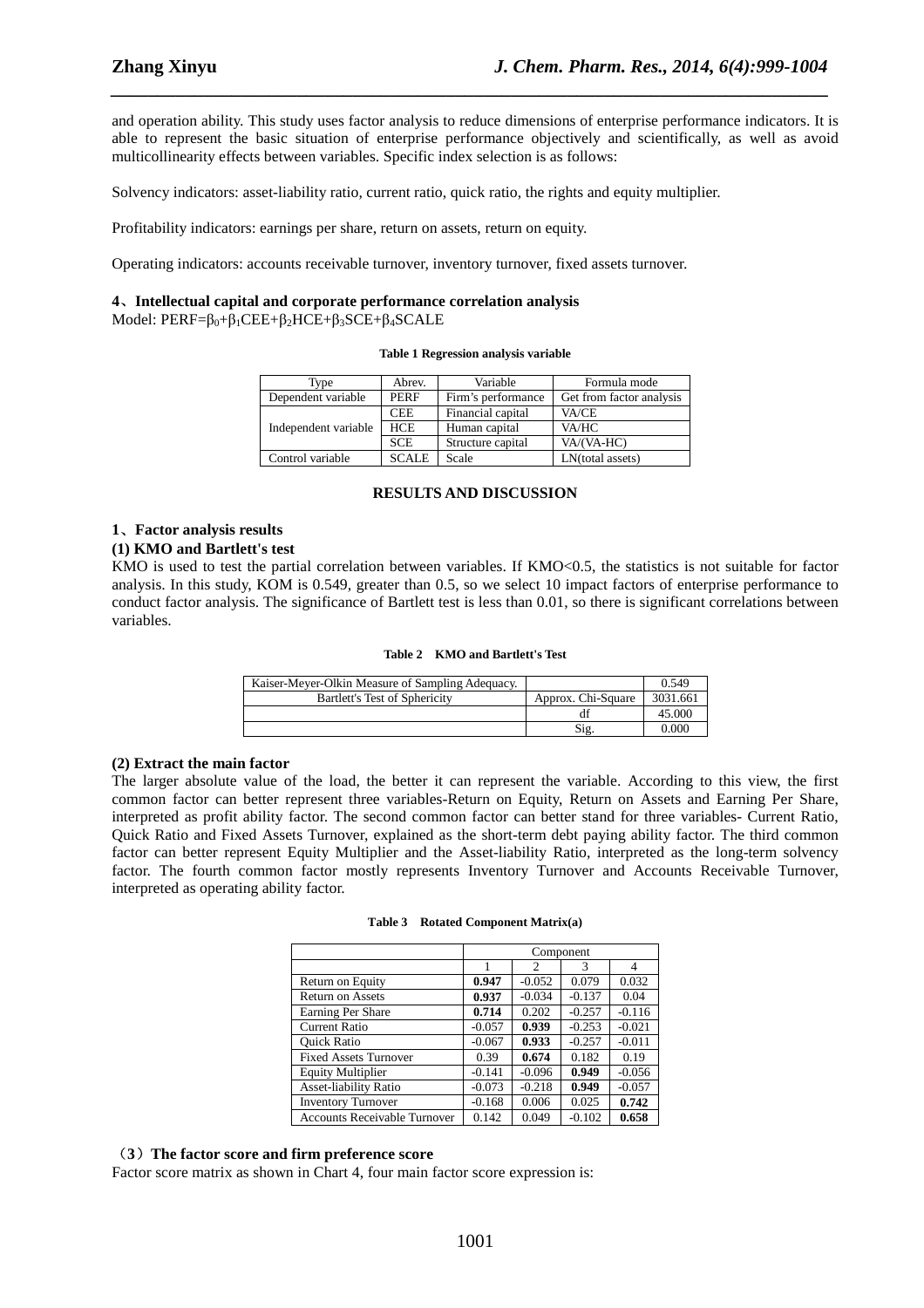$FACT_1=0.035X_1+0.004X_2-0.061X_3-0.066X_4+0.272X_5+0.375X_6+0.393X_7+0.045X_8+0.153X_9-0.074X_{10}$ 

 $FACT_2=0.051X_1+0.112X_2+0.419X_3+0.415X_4+0.045X_5-0.063X_6-0.037X_7-0.025X_8+0.34X_9-0.022X_{10}$ 

 $FACT_{3=}0.482X_1+0.497X_2+0.008X_3+0.005X_4-0.068X_5-0.022X_6+0.095X_7-0.024X_8+0.237X_9+0.022X_{10}$ 

 $FACT_4 = -0.023X_1 - 0.026X_2 - 0.068X3 - 0.058X_4 - 0.133X_5 + 0.029X_6 + 0.027X_7 + 0.63X_8 + 0.154X_9 + 0.719X_{10}$ 

|                                     |          | Component |          |          |  |  |
|-------------------------------------|----------|-----------|----------|----------|--|--|
|                                     |          | 2         | 3        | 4        |  |  |
| Asset-liability Ratio               | 0.035    | 0.051     | 0.482    | $-0.023$ |  |  |
| <b>Equity Multiplier</b>            | 0.004    | 0.112     | 0.497    | $-0.026$ |  |  |
| <b>Current Ratio</b>                | $-0.061$ | 0.419     | 0.008    | $-0.068$ |  |  |
| <b>Ouick Ratio</b>                  | $-0.066$ | 0.415     | 0.005    | $-0.058$ |  |  |
| Earning Per Share                   | 0.272    | 0.045     | $-0.068$ | $-0.133$ |  |  |
| <b>Return on Assets</b>             | 0.375    | $-0.063$  | $-0.022$ | 0.029    |  |  |
| Return on Equity                    | 0.393    | $-0.037$  | 0.095    | 0.027    |  |  |
| <b>Accounts Receivable Turnover</b> | 0.045    | $-0.025$  | $-0.024$ | 0.63     |  |  |
| <b>Fixed Assets Turnover</b>        | 0.153    | 0.34      | 0.237    | 0.154    |  |  |
| <b>Inventory Turnover</b>           | $-0.074$ | $-0.022$  | 0.022    | 0.719    |  |  |

#### **Table 4 Component Score Coefficient Matrix**

*\_\_\_\_\_\_\_\_\_\_\_\_\_\_\_\_\_\_\_\_\_\_\_\_\_\_\_\_\_\_\_\_\_\_\_\_\_\_\_\_\_\_\_\_\_\_\_\_\_\_\_\_\_\_\_\_\_\_\_\_\_\_\_\_\_\_\_\_\_\_\_\_\_\_\_\_\_*

In order to scientifically classify and further evaluate the performance of China's public pharmaceutical companies, this study adopts regression method to calculate the factor score of four main factors and weights the main factors by their contributions to the total amount of information, the formula is:

PERF= $0.2571$ FACT<sub>1</sub>+0.2311FACT<sub>2</sub>+0.2068FACT<sub>3</sub>+0.1043FACT<sub>4</sub>

#### **3**、**The multiple linear regression results (1) Descriptive statistics**

The descriptive statistics of the whole samples reflects that China's pharmaceutical industry has the highest human capital investment, with a mean of 2.9637; however, according to the big discrepancy between standard deviation, we find out that human capital investment varies a lot among different enterprises. Financial capital is least invested, with a mean of 0.165, and the smaller variance indicates that financial capital of China's pharmaceutical industry investment tends to be at average level. Meanwhile, the performance level of China's pharmaceutical industry is not high, with an average of only 0.0002. It does not achieve profits as high as other high-tech industries' do.

| Table5 Descriptive statistics including all samples |  |
|-----------------------------------------------------|--|
|-----------------------------------------------------|--|

|            | N   | Minimum   | Maximum | Mean   | Std. Deviation |
|------------|-----|-----------|---------|--------|----------------|
| <b>CEE</b> | 258 | 0.0083    | 0.4514  | 0.1650 | 0.0757         |
| <b>HCE</b> | 258 | 0.3342    | 29.2636 | 2.9637 | 2.2508         |
| <b>SCE</b> | 258 | $-1.9433$ | 8.2232  | 1.9026 | 0.8687         |
| VAIC       | 258 | $-1.2634$ | 30.4767 | 5.0313 | 2.1874         |
| PERF       | 258 | $-0.7900$ | 2.3600  | 0.0002 | 0.4126         |

**Table 6 Descriptive statistics divided by Chinese medicine and Western medicine** 

| <b>Western Medicine</b> | N   | Minimum   | Maximum | Mean   | Std. Deviation |
|-------------------------|-----|-----------|---------|--------|----------------|
| <b>CEE</b>              | 144 | 0.0083    | 0.4265  | 0.1565 | 0.0753         |
| HCE                     | 144 | 0.3342    | 29.2636 | 3.0350 | 2.6793         |
| <b>SCE</b>              | 144 | $-1.9433$ | 8.2232  | 1.9391 | 1.0590         |
| VAIC                    | 144 | $-1.2634$ | 30.4767 | 5.1306 | 2.5538         |
| <b>PERF</b>             | 144 | $-0.7900$ | 2.3600  | 0.0024 | 0.4352         |
|                         |     |           |         |        |                |
| <b>Chinese Medicine</b> | N   | Minimum   | Maximum | Mean   | Std. Deviation |
| <b>CEE</b>              | 114 | 0.0521    | 0.4514  | 0.1758 | 0.0752         |
| HCE                     | 114 | 1.0042    | 10.2046 | 2.8734 | 1.5566         |
| <b>SCE</b>              | 114 | 1.0899    | 3.6398  | 1.8567 | 0.5415         |
| VAIC                    | 114 | 2.2828    | 12.5750 | 4.9059 | 1.6126         |

Comparing Chinese and Western pharmaceutical manufacturing's, this article reveals that financial capital of Chinese medicine manufacturing is higher than that of Western medicine manufacturing, but human capital and structure capital are lower than that of Western medicine manufacturing. The result indicating that Chinese medicine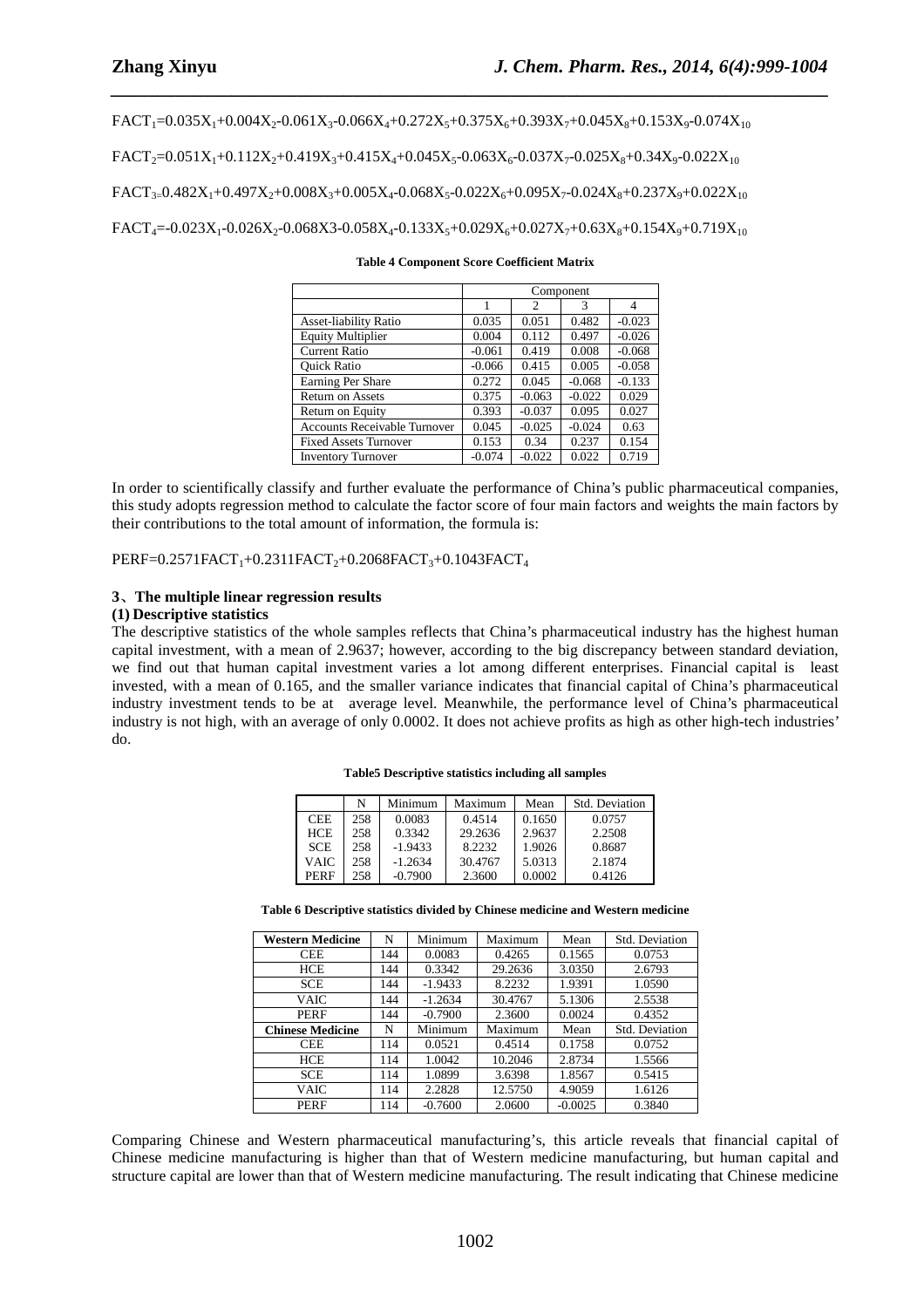manufacturing is more willing to put into the traditional factor such as financial capital than Western medicine manufacturing is, while Chinese medicine manufacturing does not emphasize on the modern factors of intellectual capital (HCE, SCE) comparing to Western medicine manufacturing. In terms of business performance, the score Western medicine manufacturing industry is 0.0024 and the performance level is positive. However, the score of Chinese medicine manufacturing is only -0.0025, significantly lower than Western medicine manufacturing score. (Table6)

*\_\_\_\_\_\_\_\_\_\_\_\_\_\_\_\_\_\_\_\_\_\_\_\_\_\_\_\_\_\_\_\_\_\_\_\_\_\_\_\_\_\_\_\_\_\_\_\_\_\_\_\_\_\_\_\_\_\_\_\_\_\_\_\_\_\_\_\_\_\_\_\_\_\_\_\_\_*

### (**2**)**The correlation analysis**

As shown in chart 7, through the total sample analysis, business performance is related with financial capital and human capital at the 1% significant level, but structure capital is not related to firm performance. Meanwhile, we find that there is significant correlation between human capital and financial capital, while there is no correlation between financial capital and structure capital.

|                            |              | <b>PERF</b> | CEE       | <b>SCALE</b> | <b>HCE</b>  | <b>SCE</b> |
|----------------------------|--------------|-------------|-----------|--------------|-------------|------------|
|                            | <b>PERF</b>  |             |           |              |             |            |
|                            | <b>CEE</b>   | .479***     |           |              |             |            |
| <b>Pearson Correlation</b> | <b>SCALE</b> | $.358***$   | $0.15***$ |              |             |            |
|                            | <b>HCE</b>   | $.350***$   | $0.095**$ | $0.277***$   |             |            |
|                            | SCE          | $-125**$    | $-0.042$  | $-0.158***$  | $-0.387***$ |            |

**Table 7 Correlations** 

*Annotation*:*\*\*\*,\*\*stand for the significance at 1% and 5% level*

#### (**3**)**Multiple linear regression analysis**

First, in order to avoid multicollinearity between variables which leads to the unreasonable variable parameter estimation, this study adopts SPSS20.0 to examine variance inflation factor (VIF) of explaining variables and control variables. As shown in chart 8, all the VIFs are less than 2, demonstrating the effectiveness of the regression model which has no multicollinearity.

The results of the multiple linear regression analysis of Western medicine manufacturing are: The T value between financial capital appreciation coefficient (CEE) and enterprise performance is 4.113, significant at 1% confidence level. Hypothesis 1 is proved to be true. The T value between human capital value coefficient (HCE) and corporation performance is 6.759, also significantly correlated at the 1% confidence level. Hypothesis 2 is proven. Structure capital appreciation Coefficient didn't pass the test of significance, so it has no correlation with corporation performance. Hypothesis 3 is rejected. Moreover, the control variable "Scale" has a significant positive correlation with enterprise performance. It shows that scale benefits are created with large firm scale.

The results of the the multiple linear regression analysis of Chinese medicine manufacturing are: The T value between financial capital appreciation coefficient (CEE) and enterprise performance is 8.107, significant at 1% confidence level. Hypothesis 1 is established. The T values of human capital value coefficient (HCE) is 2.308, significant at 5% confidence level. Hypothesis 2 is also proved. Besides, control variable "Scale" is related with performance, in accordance with Western medicine pharmaceutical industry.

| <b>Western Medicine</b> |          | <b>Unstandardized Coefficients</b> |          |           | VIF        |
|-------------------------|----------|------------------------------------|----------|-----------|------------|
|                         | B        | Std. Error                         |          | Sig.      |            |
| (Constant)              | $-2.619$ | .692                               | $-3.785$ | .000      |            |
| <b>CEE</b>              | 1.589    | .386                               | 4.113    | $.000***$ | 1.044      |
| <b>HCE</b>              | .077     | .011                               | 6.759    | $.000***$ | 1.153      |
| <b>SCE</b>              | .036     | .029                               | 1.254    | .212      | 1.139      |
| <b>SIZE</b>             | .096     | .032                               | 2.995    | $.003***$ | 1.080      |
| <b>Chinese Medicine</b> |          | <b>Unstandardized Coefficients</b> |          |           | <b>VIF</b> |
|                         | R        | Std. Error                         |          | Sig.      |            |
| (Constant)              | $-3.706$ | .673                               | $-5.505$ | .000      |            |
| <b>CEE</b>              | 2.958    | .332                               | 8.915    | $.000***$ | 1.034      |
| HCE                     | $-.030$  | .013                               | $-2.361$ | $.020**$  | 1.930      |
| <b>SCE</b>              | $-.176$  | .061                               | $-2.875$ | $.005***$ | 1.604      |
| <b>SCALE</b>            | .168     | .033                               | 5.136    | $.000***$ | 1.299      |

#### **Table 8 Result of Multiple Linear Regression**

*Annotation*:*\*\*\*,\*\*stand for the significance at 1% and 5% level*